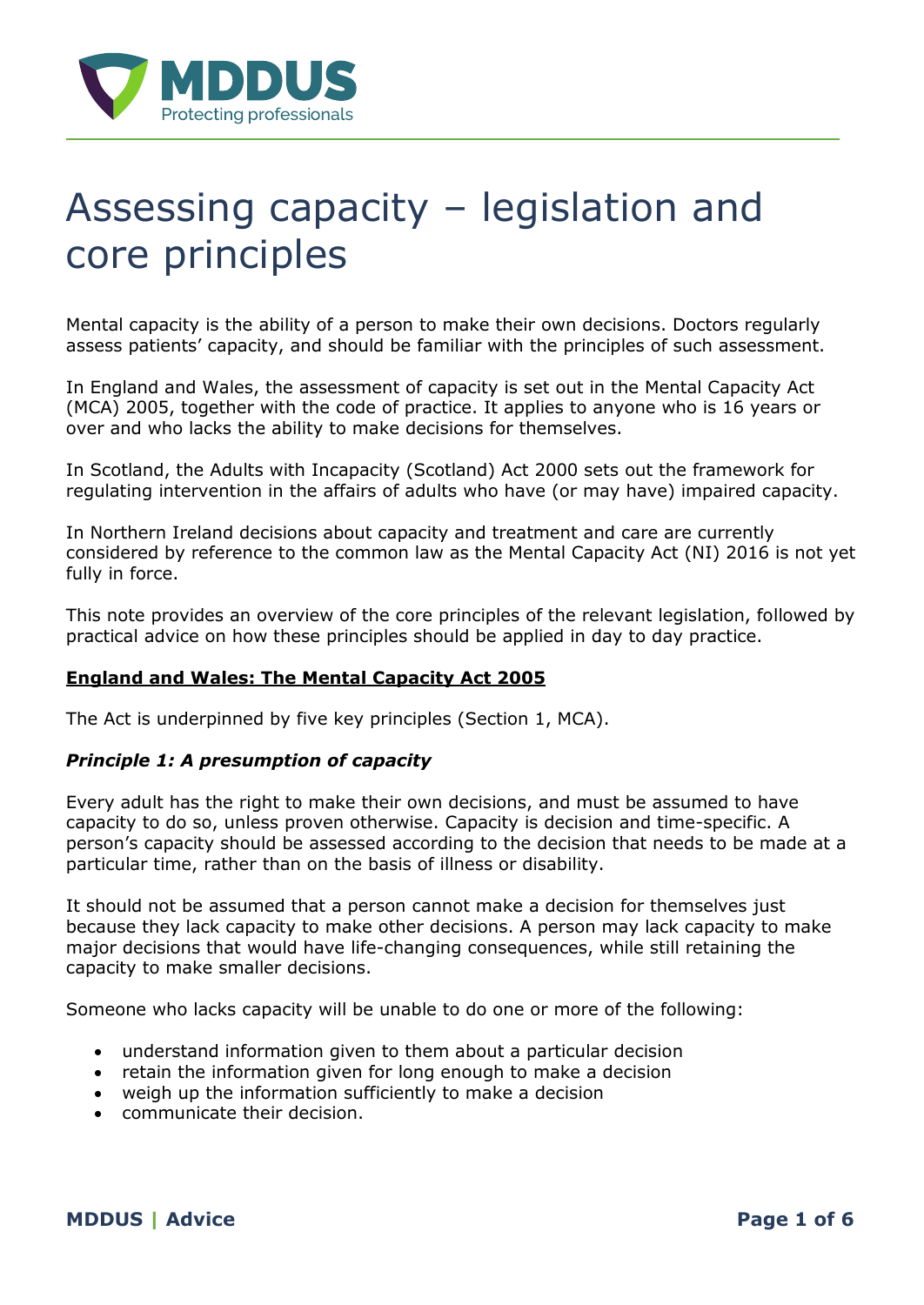# *Principle 2: Individuals being supported to make their own decisions*

A person must be given all practicable help before anyone treats them as not being able to make their own decisions. Every effort should be made to give an individual the help and support that they might need to enable them to make the decision for themselves. If a lack of capacity is established, it is still important that the individual is involved as far as possible in making decisions.

#### *Principle 3: Unwise decisions*

People have the right to make decisions for reasons that others might regard as unwise or eccentric. You cannot treat someone as lacking capacity for this reason (even if they have an impairment of the functioning of the brain or mind). Everyone has their own values, beliefs and preferences which may not be the same as those of other people.

## *Principle 4: Best interests*

If a person does lack capacity to make a specific decision, then decisions should be made on their behalf. If there is an advanced directive, then this should be followed. If there is a lasting power of attorney or deputy in place, then they would become the person's decision maker. Otherwise, decisions taken on behalf of the patient by the medical team should be made in the person's best interests.

## *Principle 5: Decisions should achieve the purpose in a way that is less restrictive to the person's rights*

Decisions taken on behalf of a person should have regard to achieving the purpose through the least restrictive course. Someone making a decision or acting on behalf of a person who lacks capacity must consider whether it is possible to decide or act in a way that would interfere less with the person's rights and freedoms of action, or whether there is a need to decide or act at all. Any intervention should be weighed up in the particular circumstances of that decision.

When adhering to these principles there may be further considerations or adaptations that may help patients be involved in decisions.

These could include:

- Does the person have all the relevant information needed to make the decision? If there is a choice, has information been given on the alternatives?
- Could the information be explained or presented in a way that is easier for the person to understand? Help should be given to communicate information wherever necessary. For example, a person with a learning disability might find it easier to communicate using symbols, pictures, photographs, videos, tapes, Makaton or sign language.
- Are there particular times of the day when a person's understanding is better or is there a particular place where they feel more at ease and able to make a decision? For example, if a person becomes drowsy soon after they have taken their medication this would not be a good time for them to be asked to make a decision.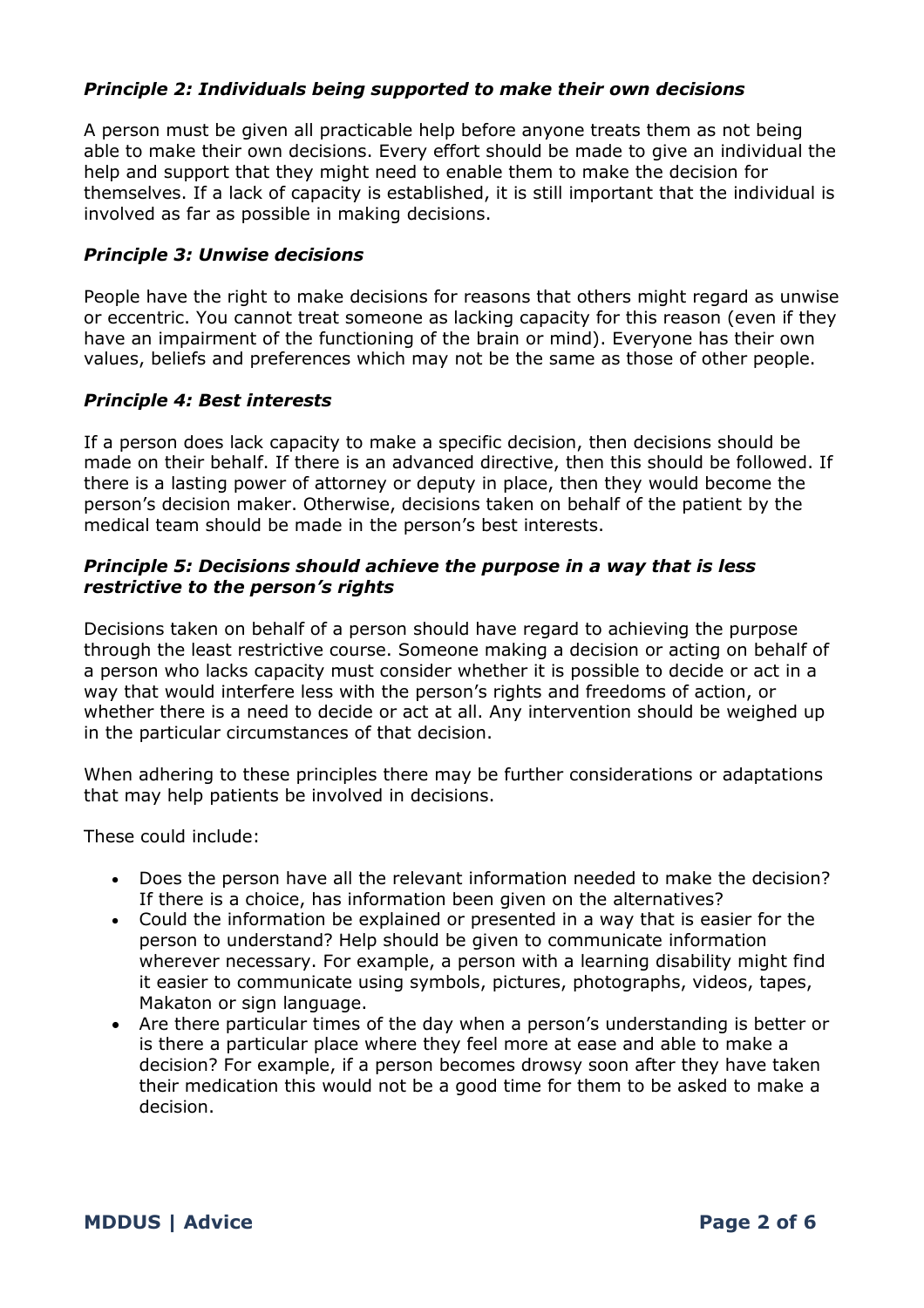Can anyone else help or support the person to understand information or make a choice? For example, a relative, friend or an advocate.

## **Scotland: Adults with Incapacity (Scotland) Act 2000 (AWIS Act)**

The law in Scotland generally presumes that adults (aged 16 or over) are legally capable of making personal decisions for themselves and managing their own affairs. That presumption can be overturned in relation to particular matters or decisions on evidence of impaired capacity. In cases of medical treatment and research, the AWIS Act provides a statutory framework for regulating intervention in the affairs of adults who have (or may have) impaired capacity.

# *Key Principles*

Incapacity is not an "all or nothing" concept – it is judged in relation to particular decisions

A person performing an intervention undertaken under the functions of the Act must:

- a) Ensure that the intervention is of overall benefit to the individual who lacks capacity.
- b) Ensure that the intervention is the least restrictive option in relation to the freedom of the adult, consistent with the purpose of the intervention.
- c) Where possible, take into account the individual's past and present wishes and feelings.
- d) Consult with relevant others including the individual's family, power of attorney (POA), guardian, carers, any person the courts have appointed or any other person who may appear to have an interest in their welfare. Confidentiality should be considered, as should financial motives and/or differences of opinion between family members.
- e) Encourage the individual to exercise any residual capacity to engage in decision making where possible.

# **UK-WIDE CONSIDERATIONS**

## **Assessment of capacity**

The assessment of capacity must be made in relation to a particular decision or action. An adult assessed as incapable in relation to one matter should not, without proper assessment, be assumed to be incapable in relation to other matters. Every possible assistance must be given to the adult to understand their own medical condition and the decision that is required in relation to treatment.

The GMC is clear that assessment of capacity is a core clinical skill. While starting from the presumption that an adult patient has capacity, you should be alert to signs that patients may lack capacity.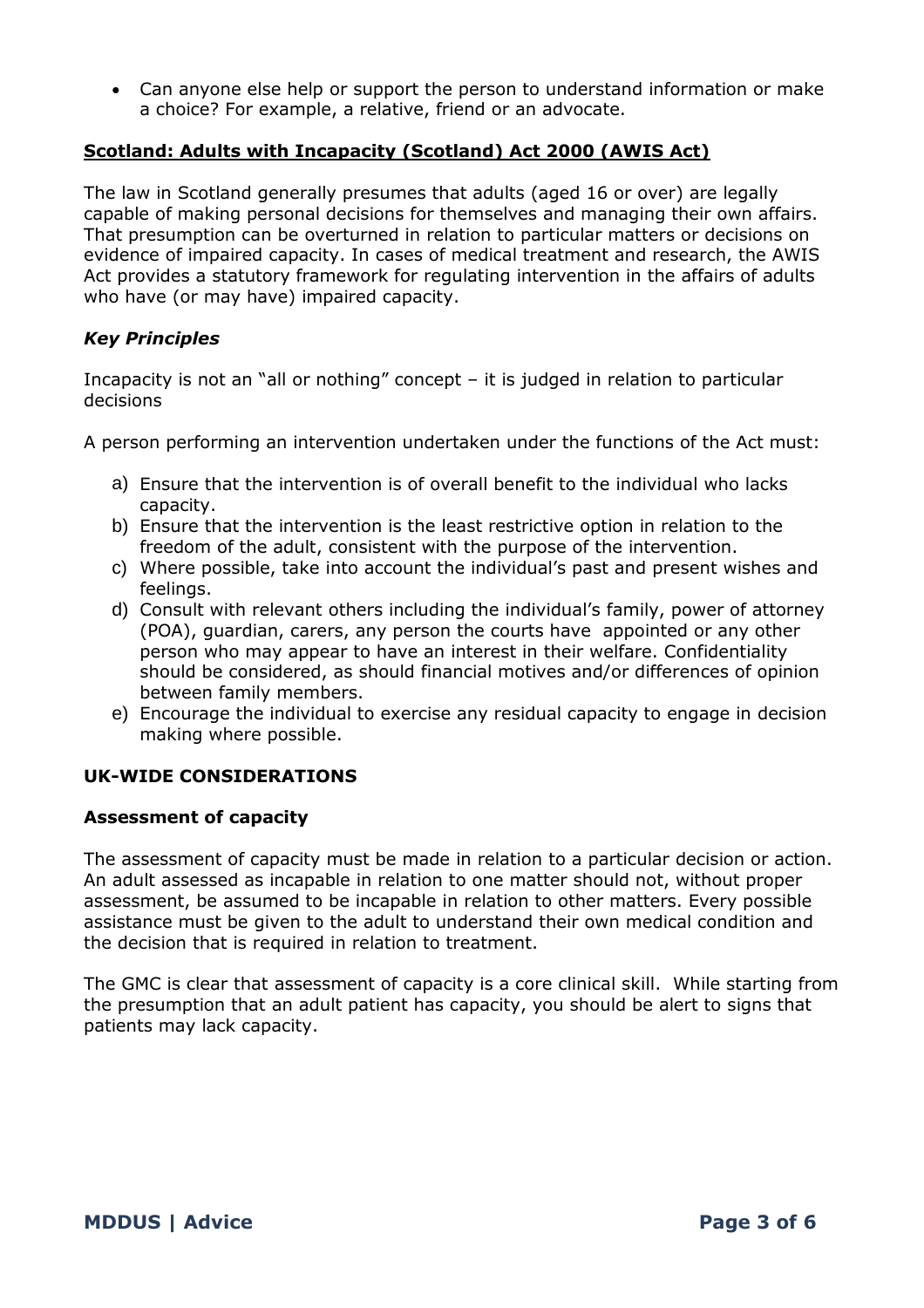A person has capacity if they can do all of the following:

- a. Understand information relevant to the decision in question.
- b. Retain that information
- c. Use the information to make their decision.
- d. Communicate a decision.

If you believe that a patient may lack capacity, you must then undertake an assessment according to the relevant legislation. In England & Wales, this will involve following Chapter 4 of the MCA Code of Practice and in Scotland, reference should be made to Part 5 of the Adults with Incapacity (Scotland) Act and para 1.22 of the Scottish Government's Code of Practice.

The English legislation makes clear that assumptions about capacity should not be made on the basis of a patient's age, appearance, assumptions about their condition or any aspect of their behaviour.

The Scottish Code of Practice is similarly clear that an adult does **not** have impaired capacity simply by virtue of:

- being in community care
- having a psychotic illness
- having dementia, particularly in the early stages
- having difficulties with speech or writing
- having an addiction
- disagreeing with the treatment or those offering it
- having learning difficulties or disabilities
- being vulnerable or at risk from him or herself or others
- behaving irrationally
- being promiscuous
- having a brain injury
- having a physical disability
- having a history of offending
- having an acquired or progressing neurological condition.
- declining to accept the practitioner's advice
- rejecting a recommendation for treatment on emotional rather than rational grounds

The individual's baseline should be considered. This is helpful in cases of psychotic illness, dementia, acquired brain injury or a progressive disease which can involve deteriorating capacity in its later stages. In acquired conditions, what is normal for the adult should be the baseline for assessment of incapacity, not any societal norm. The practitioner should draw on their own knowledge of the patient, as well as information from relatives, carers and other professionals, to assess whether there has been a deterioration in the patient's capacity, and the likely duration of that deterioration.

Ultimately, however, the central issue is whether the adult retains adequate capacity to take the decision or decisions in question.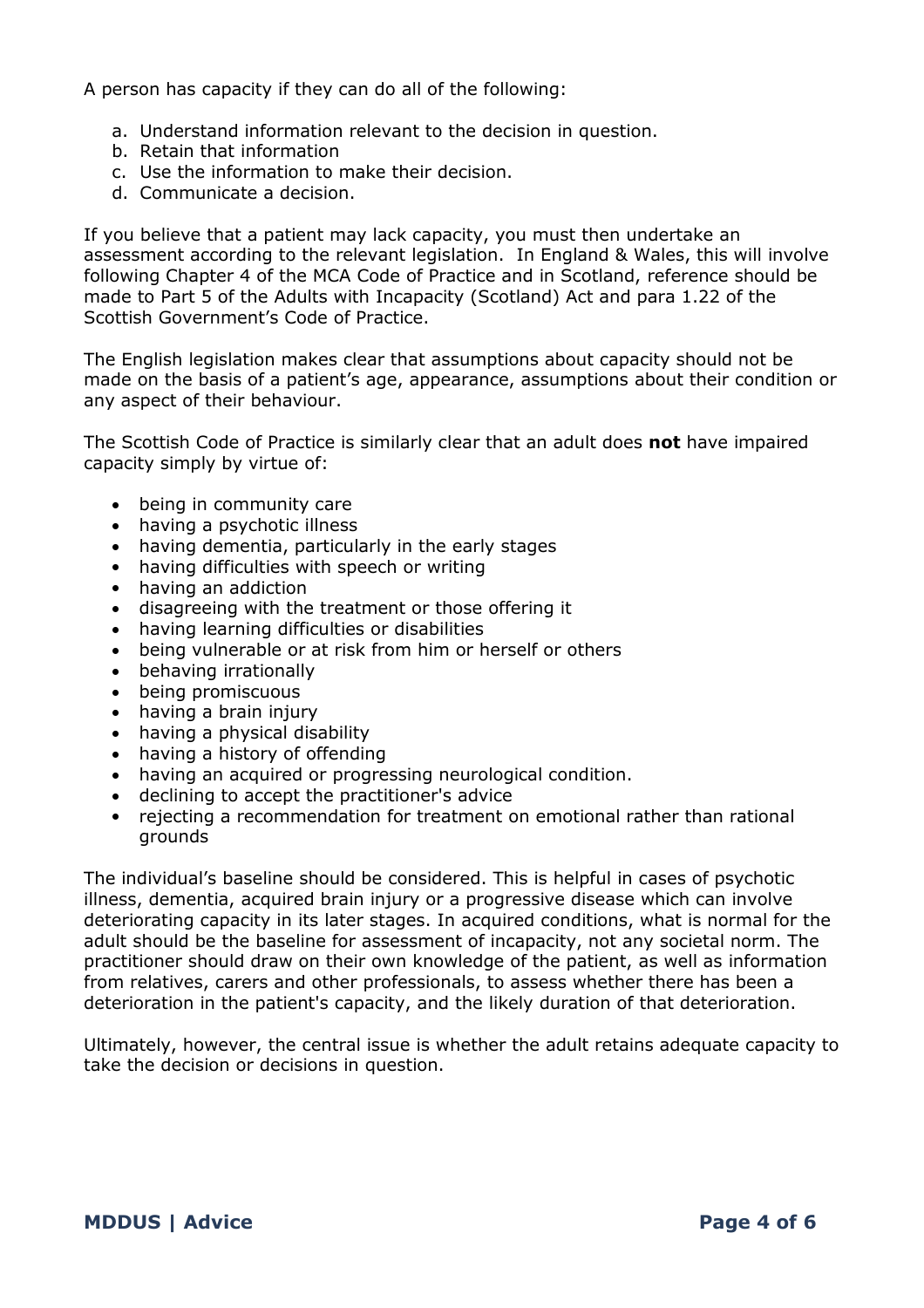## *Fluctuating capacity*

Patients with fluctuating capacity (for example resulting from delirium or hypomanic conditions) can present particular issues. If a decision can reasonably be deferred until the adult is likely to regain sufficient capacity then it must be deferred. In this scenario in Scotland, a certificate of incapacity should be of short duration to ensure that the patient's freedom is not restricted more than necessary.

In some cases involving diminishing or fluctuating capacity it may be helpful to ask whether the patient wishes to consider granting someone power of attorney relating to their personal welfare. [See separate factsheet on POAs]

## *Undue influence*

Practitioners should be alert to signs that an adult, although apparently participating in decision-making, is unduly suggestible, as others may have a vested interest in asserting that the adult is, or alternatively is not, capable of making decisions.

Carers and relatives will have valuable information about the patient's present and past wishes and feelings but be mindful of potential undue influence. The GMC provides further guidance on what to do if you are concerned that a patient can't make a decision freely (para 69-75 of the Consent Guidance).

## *Identifying the patient's wishes*

To take account of present and past wishes and feelings of the adult, any means of communication appropriate to the adult should be used (including full MDT, family members, visual aids and/or interpreters where necessary).

Independently appointed advocates should be consulted and consider appointing one where the adult has no family/friends to act as a 'natural advocate' or in circumstances where there is disagreement between interested parties as to the views of the adult.

## **Top Tips – UK wide:**

- Start from the presumption that all adult patients have capacity to make decisions about their treatment and care, but remain alert to signs that a patient may not have capacity.
- Do not be tempted to reach a definitive view about a patient's capacity ahead of time. While it may be useful to start thinking about any factors in advance that may affect capacity, a patient can only be judged to lack capacity to make a specific decision after appropriate assessment at the relevant time.
- Where a patient has a condition that is likely to impair their capacity as it progresses, the GMC advises that you should sensitively encourage them to think about what they might want to happen if they become unable to make decisions. This may involve discussing the patient's preferences about future options for care and who else they may wish to nominate to make decisions on their behalf (in which case you should suggest that they seek support and independent advice about how to formalise their wishes).